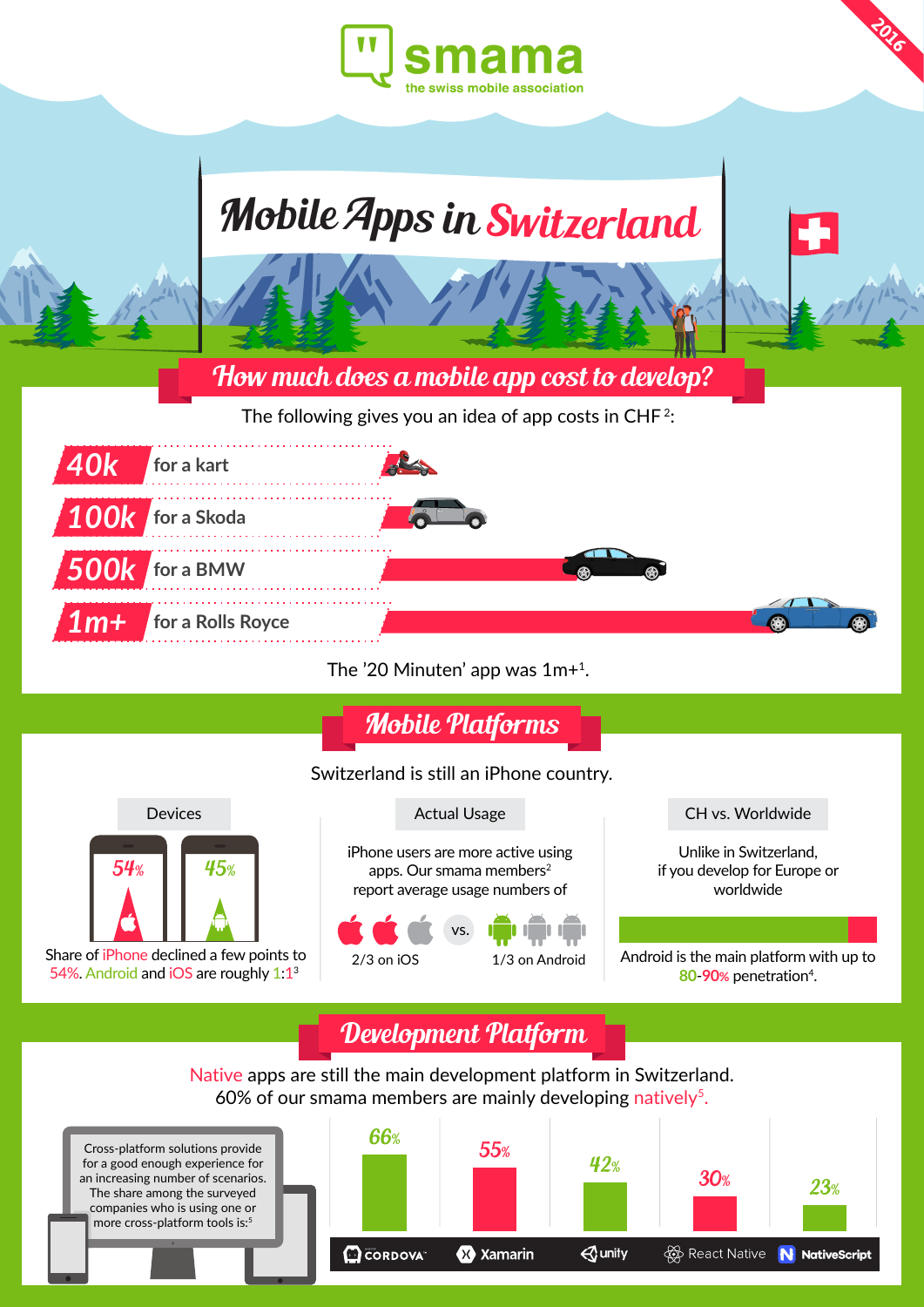The satisfaction was average for cross-platform frameworks, except for Xamarin where the majority was very satisfied in using it.

If enterprise frameworks are used, SAP mobile enterprise is most used followed by Titanium and Kony.